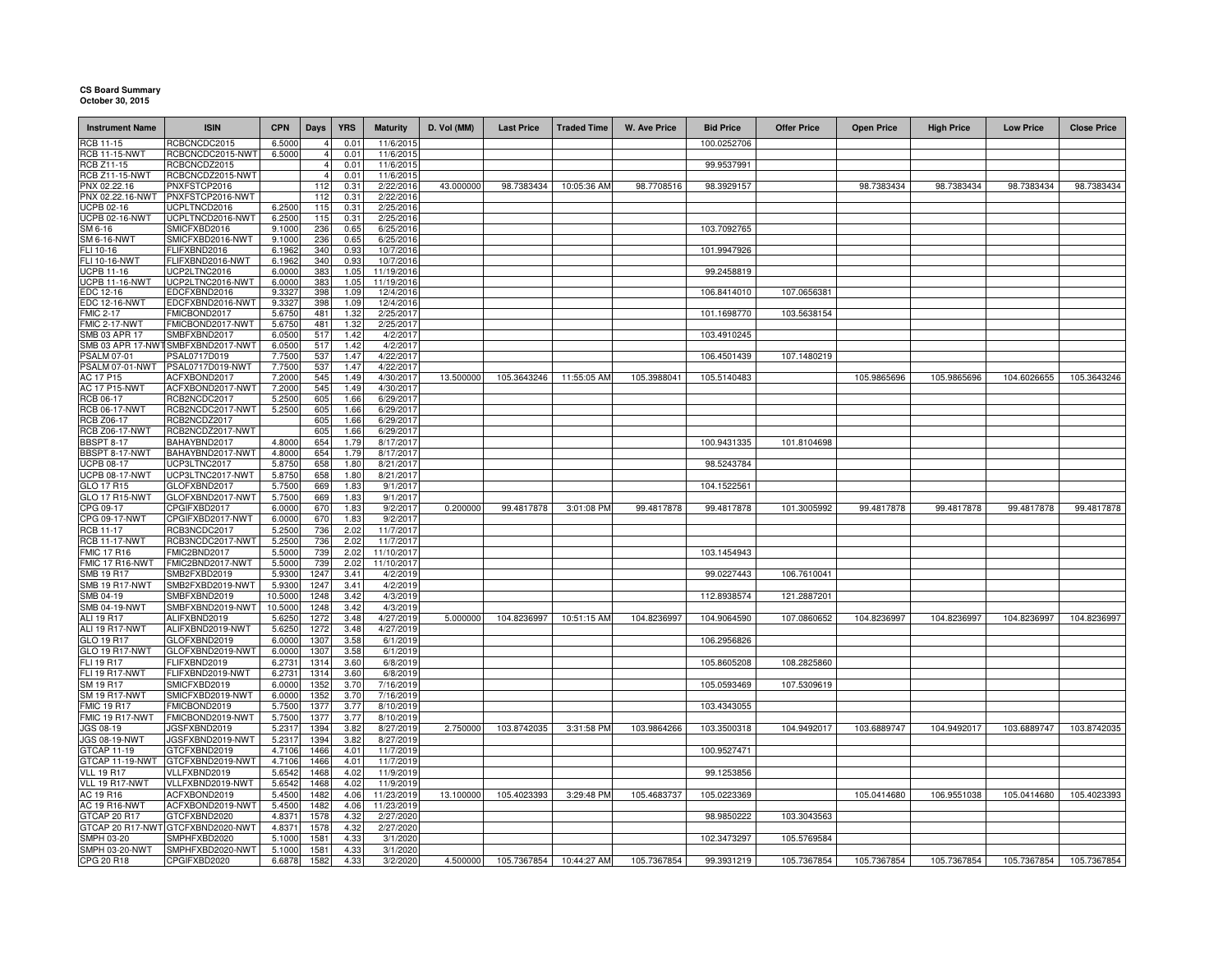| <b>Instrument Name</b> | <b>ISIN</b>      | <b>CPN</b> | Days | <b>YRS</b> | <b>Maturity</b> | D. Vol (MM) | <b>Last Price</b> | <b>Traded Time</b> | <b>W. Ave Price</b> | <b>Bid Price</b> | <b>Offer Price</b> | <b>Open Price</b> | <b>High Price</b> | <b>Low Price</b> | <b>Close Price</b> |
|------------------------|------------------|------------|------|------------|-----------------|-------------|-------------------|--------------------|---------------------|------------------|--------------------|-------------------|-------------------|------------------|--------------------|
| CPG 20 R18-NWT         | CPGIFXBD2020-NWT | 6.6878     | 1582 | 4.33       | 3/2/2020        |             |                   |                    |                     |                  |                    |                   |                   |                  |                    |
| MBT 04-20              | MBTLTNCD2020     | 4.0000     | 1635 | 4.48       | 4/24/2020       |             |                   |                    |                     |                  |                    |                   |                   |                  |                    |
| EDC 20 R18             | EDCFXBND2020     | 4.1583     | 1644 | 4.50       | 5/3/2020        |             |                   |                    |                     | 98.6210776       |                    |                   |                   |                  |                    |
| EDC 20 R18-NWT         | EDCFXBND2020-NWT | 4.1583     | 1644 | 4.50       | 5/3/2020        |             |                   |                    |                     |                  |                    |                   |                   |                  |                    |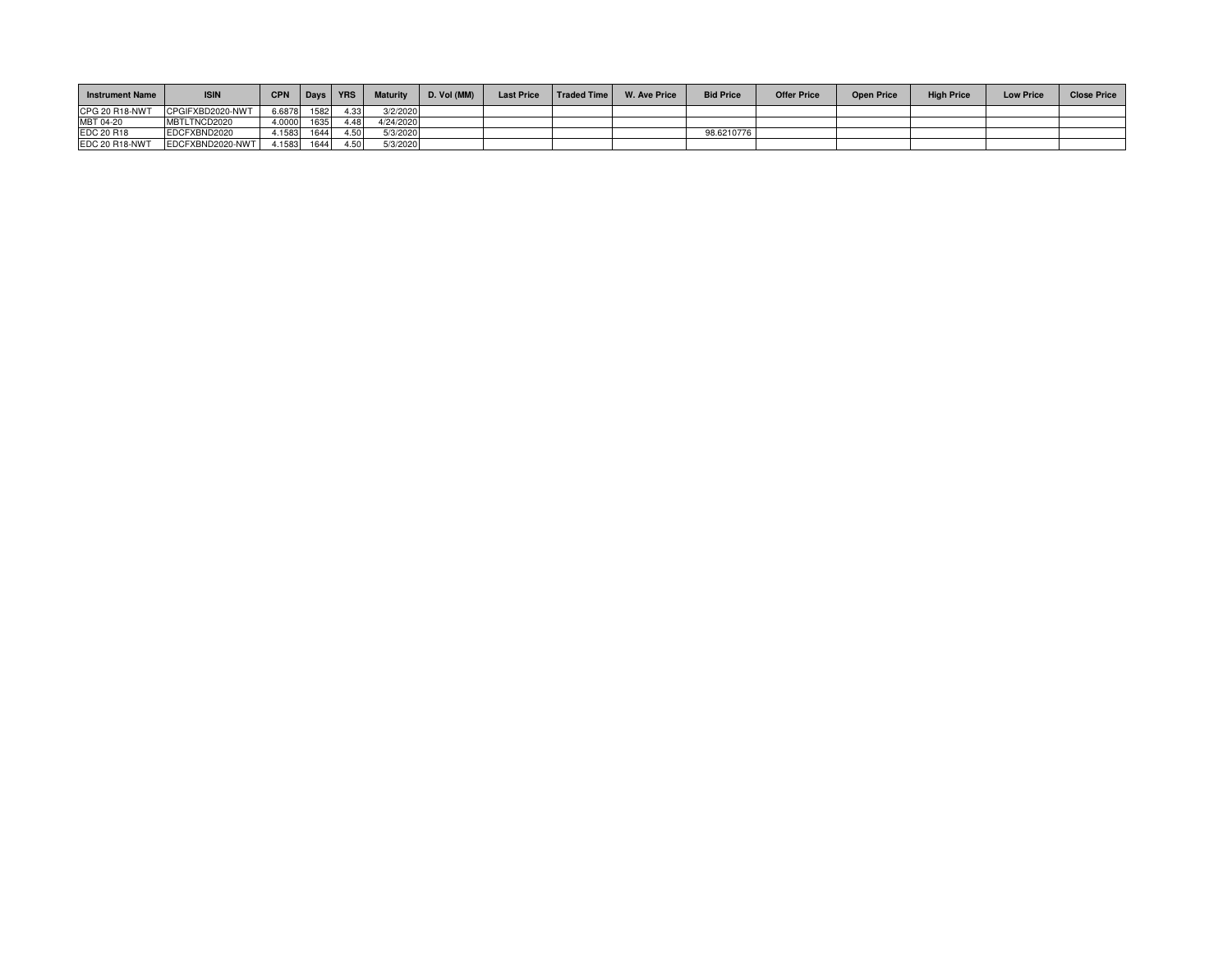| <b>Instrument Name</b>             | <b>ISIN</b>                       | <b>CPN</b>       | <b>Days</b>  | <b>YRS</b>   | <b>Maturity</b>         | D. Vol (MM) | <b>Last Price</b> | <b>Traded Time</b>      | <b>W. Ave Price</b> | <b>Bid Price</b> | <b>Offer Price</b> | <b>Open Price</b> | <b>High Price</b> | <b>Low Price</b> | <b>Close Price</b> |
|------------------------------------|-----------------------------------|------------------|--------------|--------------|-------------------------|-------------|-------------------|-------------------------|---------------------|------------------|--------------------|-------------------|-------------------|------------------|--------------------|
| PNB 06-20                          | PNBLTNCD2020                      | 4.1250           | 1684         | 4.61         | 6/12/2020               |             |                   |                         |                     |                  |                    |                   |                   |                  |                    |
| RCB 06-20                          | RCBLTNCD2020                      | 4.1250           | 1691         | 4.63         | 6/19/2020               | 0.500000    | 99.2749482        | 9:42:31 AM              | 99.2757241          |                  |                    | 99.2749482        | 99.2749482        | 99.2749482       | 99.2749482         |
| GLO 20 R18                         | GLOFXBND2020                      | 4.8875           | 1719         | 4.71         | 7/17/2020               |             |                   |                         |                     | 102.9222763      | 105.1088434        |                   |                   |                  |                    |
| GLO 20 R18-NWT                     | GLOFXBND2020-NWT                  | 4.8875           | 1719         | 4.71         | 7/17/2020               |             |                   |                         |                     |                  |                    |                   |                   |                  |                    |
| <b>SLTC 20 R18</b>                 | SLTCFXBD2020                      | 4.9925           | 1755         | 4.80         | 8/22/2020               |             |                   |                         |                     | 97.8681561       |                    |                   |                   |                  |                    |
| SLTC 20 R18-NWT                    | SLTCFXBD2020-NWT                  | 4.9925           | 1755         | 4.80<br>4.93 | 8/22/2020               |             |                   |                         |                     |                  |                    |                   |                   |                  |                    |
| BDO 10-20<br>ALI 20 R19            | BDO2LTNC2020<br>ALIFXBND2020      | 3.7500<br>4.6250 | 1800<br>1804 | 4.94         | 10/6/2020<br>10/10/2020 | 1.000000    | 104.1382892       | 11:18:14 AM             | 104.1382892         | 101.8977147      |                    | 104.1382892       | 104.1382892       | 104.1382892      | 104.1382892        |
| ALI 20 R19-NWT                     | ALIFXBND2020-NWT                  | 4.6250           | 1804         | 4.94         | 10/10/2020              |             |                   |                         |                     |                  |                    |                   |                   |                  |                    |
| <b>HOUSE 10-20</b>                 | HOUSEFBD2020                      | 6.2080           | 1810         | 4.96         | 10/16/2020              |             |                   |                         |                     | 100.2444116      | 103.0512684        |                   |                   |                  |                    |
| HOUSE 10-20-NWT                    | HOUSEFBD2020-NWT                  | 6.2080           | 1810         | 4.96         | 10/16/2020              |             |                   |                         |                     |                  |                    |                   |                   |                  |                    |
| AEV 11-20                          | AEV2FXBD2020                      | 4.4722           | 1831         | 5.01         | 11/6/2020               | 1.000000    | 103.5170265       | 11:17:52 AM             | 103.5170265         | 102.3633235      |                    | 103.5170265       | 103.5170265       | 103.5170265      | 103.5170265        |
| <b>AEV 11-20-NWT</b>               | AEV2FXBD2020-NWT                  | 4.4722           | 1831         | 5.01         | 11/6/202                |             |                   |                         |                     |                  |                    |                   |                   |                  |                    |
| FLI 20 R19                         | FLIFXBND2020                      | 4.8562           | 1833         | 5.02         | 11/8/202                |             |                   |                         |                     | 101.0518176      | 103.8739072        |                   |                   |                  |                    |
| FLI 20 R19-NWT<br>AEV 20 R19       | FLIFXBND2020-NWT<br>AEVFXBND2020  | 4.8562<br>4.4125 | 183<br>1846  | 5.02<br>5.05 | 11/8/202<br>11/21/2020  |             |                   |                         |                     | 101.8777677      | 103.4561327        |                   |                   |                  |                    |
| <b>AEV 20 R19-NWT</b>              | AEVFXBND2020-NWT                  | 4.4125           | 1846         | 5.05         | 11/21/2020              |             |                   |                         |                     |                  |                    |                   |                   |                  |                    |
| <b>MER 20 P19</b>                  | MERFXBND2020                      | 4.3750           | 1867         | 5.11         | 12/12/2020              | 4.000000    | 103.1290353       | 3:09:45 PM              | 103.1290353         | 100.8227803      |                    | 103.1290353       | 103.1290353       | 103.1290353      | 103.1290353        |
| <b>MER 20 P19-NWT</b>              | MERFXBND2020-NWT                  | 4.3750           | 1867         | 5.11         | 12/12/2020              |             |                   |                         |                     |                  |                    |                   |                   |                  |                    |
| TEL 21 R19                         | FELFXBND2021                      | 5.2250           | 1923         | 5.26         | 2/6/2021                |             |                   |                         |                     | 103.3792781      |                    |                   |                   |                  |                    |
| TEL 21 R19-NWT                     | TELFXBND2021-NWT                  | 5.2250           | 1923         | 5.26         | 2/6/202                 |             |                   |                         |                     |                  |                    |                   |                   |                  |                    |
| ABS 21 R19                         | ABSFXBND2021                      | 5.3350           | 1927         | 5.28         | 2/10/202                |             |                   |                         |                     | 101.5434862      |                    |                   |                   |                  |                    |
| ABS 21 R19-NWT                     | ABSFXBND2021-NWT                  | 5.3350           | 1927<br>1932 | 5.28<br>5.29 | 2/10/202                |             |                   |                         |                     |                  |                    |                   |                   |                  |                    |
| ROCK 21 R19<br>ROCK 21 R19-NWT     | ROCKFXBD2021<br>ROCKFXBD2021-NWT  | 5.0932<br>5.0932 | 1932         | 5.29         | 2/15/202<br>2/15/202    |             |                   |                         |                     | 99.9907073       | 103.7318731        |                   |                   |                  |                    |
| JGS 21 R19                         | <b>IGSFXBND2021</b>               | 5.2442           | 1944         | 5.32         | 2/27/202                |             |                   |                         |                     | 102.7649872      |                    |                   |                   |                  |                    |
| JGS 21 R19-NWT                     | JGSFXBND2021-NWT                  | 5.2442           | 1944         | 5.32         | 2/27/202                |             |                   |                         |                     |                  |                    |                   |                   |                  |                    |
| <b>MNTC 21 R19</b>                 | MNTCFXBD2021                      | 5.0700           | 1976         | 5.41         | 3/31/202                |             |                   |                         |                     | 102.2384275      | 104.9326466        |                   |                   |                  |                    |
| MNTC 21 R19-NWT                    | MNTCFXBD2021-NWT                  | 5.0700           | 1976         | 5.41         | 3/31/202                |             |                   |                         |                     |                  |                    |                   |                   |                  |                    |
| SMB 21 R19                         | SMBFXBND2021                      | 5.5000           | 1978         | 5.42         | 4/2/202                 | 1.000000    |                   | 105.7398274 11:17:30 AM | 105.7398274         | 104.0246850      | 106.8601113        | 105.7398274       | 105.7398274       | 105.7398274      | 105.7398274        |
| SMB 21 R19-NWT                     | SMBFXBND2021-NWT                  | 5.5000           | 1978         | 5.42         | 4/2/202                 |             |                   |                         |                     |                  |                    |                   |                   |                  |                    |
| LBP 04-21<br><b>VLL 21 R19</b>     | LBPLTNCD2021<br>VLLFXBND2021      | 3.7500<br>5.9437 | 1985<br>201  | 5.43<br>5.52 | 4/9/202<br>5/9/202      |             |                   |                         |                     | 98.5786092       |                    |                   |                   |                  |                    |
| VLL 21 R19-NWT                     | VLLFXBND2021-NWT                  | 5.9437           | 2015         | 5.52         | 5/9/2021                |             |                   |                         |                     |                  |                    |                   |                   |                  |                    |
| AC 05-21                           | ACFXBOND2021                      | 6.8000           | 2018         | 5.52         | 5/12/2021               | 7.000000    | 113.5519677       | 3:50:26 PM              | 113.2183354         | 113.0289333      | 115.4323069        | 112.7542326       | 113.5519677       | 112.7542326      | 113.5519677        |
| AC 05-21-NWT                       | ACFXBOND2021-NWT                  | 6.8000           | 2018         | 5.52         | 5/12/202                |             |                   |                         |                     |                  |                    |                   |                   |                  |                    |
| SM 21 R19                          | SMICFXBD2021                      | 5.2958           | 2025         | 5.54         | 5/19/202                |             |                   |                         |                     | 103.8659185      | 106.3873327        |                   |                   |                  |                    |
| SM 21 R19-NWT                      | SMICFXBD2021-NWT                  | 5.2958           | 2025         | 5.54         | 5/19/202                |             |                   |                         |                     |                  |                    |                   |                   |                  |                    |
| CHI 21 R19                         | CHIFXBND2021                      | 5.3200           | 2043         | 5.59         | 6/6/202                 |             |                   |                         |                     | 99.1376586       |                    |                   |                   |                  |                    |
| CHI 21 R19-NWT<br>GTCAP 21 R19     | CHIFXBND2021-NWT<br>GTCFXBND2021  | 5.3200<br>5.1965 | 2043<br>2105 | 5.59<br>5.76 | 6/6/202<br>8/7/202      | 5.000000    | 104.0384703       | 9:42:11 AM              | 104.0351880         | 102.4937633      |                    | 104.0384703       | 104.0384703       | 104.0384703      | 104.0384703        |
| GTCAP 21 R19-NWT                   | GTCFXBND2021-NWT                  | 5.1965           | 2105         | 5.76         | 8/7/2021                |             |                   |                         |                     |                  |                    |                   |                   |                  |                    |
| SMPH 21 R19                        | SMPHFXBD202 <sup>.</sup>          | 5.2006           | 2130         | 5.83         | 9/1/2021                |             |                   |                         |                     | 102.2814022      |                    |                   |                   |                  |                    |
| SMPH 21 R19-NWT                    | SMPHFXBD2021-NWT                  | 5.2006           | 2130         | 5.83         | 9/1/202                 |             |                   |                         |                     |                  |                    |                   |                   |                  |                    |
| CPG 21 R20                         | CPGIFXBD2021                      | 6.9758           | 2131         | 5.83         | 9/2/202                 |             |                   |                         |                     | 98.7016070       |                    |                   |                   |                  |                    |
| CPG 21 R20-NWT                     | CPGIFXBD2021-NWT                  | 6.9758           | 2131         | 5.83         | 9/2/202                 |             |                   |                         |                     |                  |                    |                   |                   |                  |                    |
| AP 21 R19                          | APCFXBND2021                      | 5.2050           | 2139         | 5.86         | 9/10/202                |             |                   |                         |                     | 103.3485744      | 104.6610691        |                   |                   |                  |                    |
| AP 21 R19-NWT<br>MBT 11-21         | APCFXBND2021-NWT<br>MBTLTNCD2021  | 5.2050<br>4.2500 | 2139<br>2211 | 5.86<br>6.05 | 9/10/202<br>11/21/202   |             |                   |                         |                     |                  |                    |                   |                   |                  |                    |
| FLI 21 R20                         | FLIFXBND2021                      | 5.4000           | 2224         | 6.09         | 12/4/202                |             |                   |                         |                     | 102.7496368      | 105.3143162        |                   |                   |                  |                    |
| FLI 21 R20-NWT                     | FLIFXBND2021-NWT                  | 5.4000           | 2224         | 6.09         | 12/4/202                |             |                   |                         |                     |                  |                    |                   |                   |                  |                    |
| RLC 02-22                          | RLCFXBND2022                      | 4.8000           | 2305         | 6.31         | 2/23/2022               | 10.000000   | 102.6732776       | 3:50:59 PM              | 102.6753995         | 99.1887584       | 102.7310111        | 102.6732776       | 102.6732776       | 102.6732776      | 102.6732776        |
| <b>RLC 02-22-NWT</b>               | RLCFXBND2022-NWT                  | 4.8000           | 2305         | 6.31         | 2/23/2022               |             |                   |                         |                     |                  |                    |                   |                   |                  |                    |
| SMB 22 R19                         | SMBFXBND2022                      | 6.6000           | 2343         | 6.41         | 4/2/2022                |             |                   |                         |                     | 108.4000341      | 111.2925290        |                   |                   |                  |                    |
| <b>SMB 22 R19-NWT</b>              | SMBFXBND2022-NWT                  | 6.6000           | 2343         | 6.41         | 4/2/202                 |             |                   |                         |                     |                  |                    |                   |                   |                  |                    |
| ALI 22 R19<br>ALI 22 R19-NWT       | ALIFXBND2022<br>ALIFXBND2022-NWT  | 6.0000<br>6.0000 | 2368<br>2368 | 6.48<br>6.48 | 4/27/202<br>4/27/202    |             |                   |                         |                     | 107.3422073      | 111.3263070        |                   |                   |                  |                    |
| ALI 22 4.5                         | ALI2FXBD2022                      | 4.5000           | 2370         | 6.49         | 4/29/202                |             |                   |                         |                     | 100.0553666      | 102.8335398        |                   |                   |                  |                    |
| ALI 22 4.5-NWT                     | ALI2FXBD2022-NWT                  | 4.5000           | 2370         | 6.49         | 4/29/202                |             |                   |                         |                     |                  |                    |                   |                   |                  |                    |
| <b>SLTC 22 R20</b>                 | SLTCFXBD2022                      | 5.5796           | 2393         | 6.55         | 5/22/2022               |             |                   |                         |                     | 98.4006387       | 106.6846085        |                   |                   |                  |                    |
| SLTC 22 R20-NWT                    | SLTCFXBD2022-NWT                  | 5.5796           | 2393         | 6.55         | 5/22/202                |             |                   |                         |                     |                  |                    |                   |                   |                  |                    |
| HOUSE 22 R20                       | HOUSEFBD2022                      | 6.1310           | 2448         | 6.70         | 7/16/202                |             |                   |                         |                     | 97.7390368       |                    |                   |                   |                  |                    |
|                                    | HOUSE 22 R20-NWT HOUSEFBD2022-NWT | 6.1310           | 2448         | 6.70         | 7/16/202                |             |                   |                         |                     |                  |                    |                   |                   |                  |                    |
| SM 22 R19                          | SMICFXBD2022                      | 6.9442           | 2448         | 6.70         | 7/16/202                |             |                   |                         |                     | 112.1603473      | 114.6267222        |                   |                   |                  |                    |
| <b>SM 22 R19-NWT</b><br>AEV 22 R20 | SMICFXBD2022-NWT<br>AEVFXBND2022  | 6.9442<br>5.0056 | 2448<br>2469 | 6.70<br>6.76 | 7/16/202<br>8/6/202     |             |                   |                         |                     | 104.1204158      |                    |                   |                   |                  |                    |
| <b>AEV 22 R20-NWT</b>              | AEVFXBND2022-NWT                  | 5.0056           | 2469         | 6.76         | 8/6/202                 |             |                   |                         |                     |                  |                    |                   |                   |                  |                    |
| FLI 22 R20                         | FLIFXBND2022                      | 5.3567           | 2483         | 6.80         | 8/20/2022               |             |                   |                         |                     | 103.2416740      |                    |                   |                   |                  |                    |
| <b>FLI 22 R20-NWT</b>              | FLIFXBND2022-NWT                  | 5.3567           | 2483         | 6.80         | 8/20/2022               |             |                   |                         |                     |                  |                    |                   |                   |                  |                    |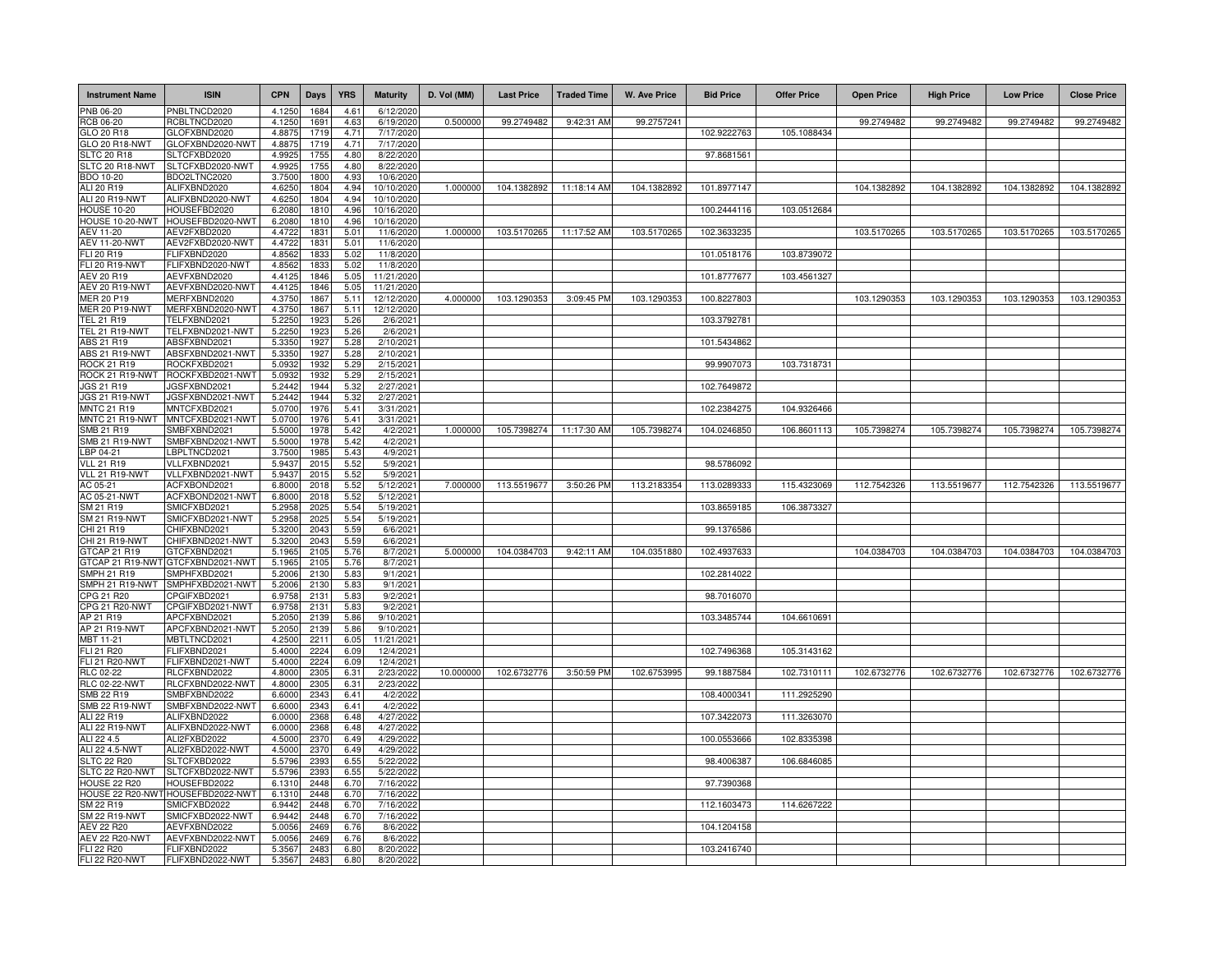| <b>Instrument Name</b> | <b>ISIN</b>                       | <b>CPN</b> | <b>Davs</b> | <b>YRS</b>        | <b>Maturity</b> | D. Vol (MM) | <b>Last Price</b> | <b>Traded Time</b> | <b>W. Ave Price</b> | <b>Bid Price</b> | <b>Offer Price</b> | <b>Open Price</b> | <b>High Price</b> | <b>Low Price</b> | <b>Close Price</b> |
|------------------------|-----------------------------------|------------|-------------|-------------------|-----------------|-------------|-------------------|--------------------|---------------------|------------------|--------------------|-------------------|-------------------|------------------|--------------------|
| GTCAP 23 R20           | GTCFXBND2023                      | 5.0937     | 2674        | 7.32.             | 2/27/2023       |             |                   |                    |                     | 89.1520274       |                    |                   |                   |                  |                    |
|                        | GTCAP 23 R20-NWT GTCFXBND2023-NWT | 5.0937     | 2674        | 7.32 <sub>1</sub> | 2/27/2023       |             |                   |                    |                     |                  |                    |                   |                   |                  |                    |
| EDC 23 R19             | EDCFXBND2023                      | 4.7312     | 2739        | <b>750</b>        | 5/3/2023        |             |                   |                    |                     | 96.5160553       |                    |                   |                   |                  |                    |
| EDC 23 R19-NWT         | EDCFXBND2023-NWT                  | 4.7312     | 2739        | 750               | 5/3/2023        |             |                   |                    |                     |                  |                    |                   |                   |                  |                    |
| GLO 23 R20             | GLOFXBND2023                      | 5.2792     | 2814        |                   | 7/17/2023       | 40.000000   | 106.3906377       | 3:50:50 PM         | 106.3946305         | 101.7757252      |                    | 106.3906377       | 106.3906377       | 106.3906377      | 106.3906377        |